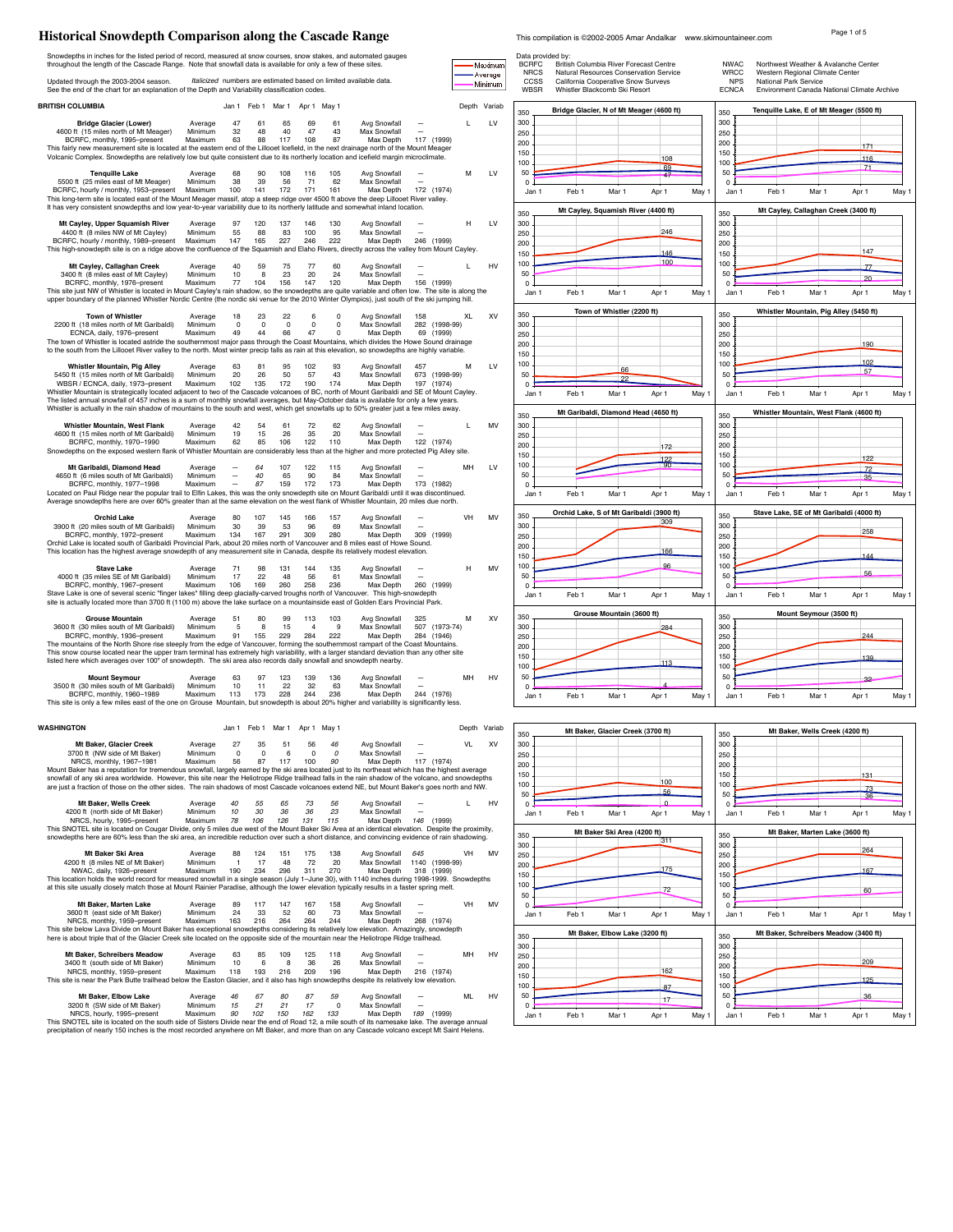## **Historical Snowdepth Comparison along the Cascade Range** This compilation is @2002-2005 Amar Andalkar www.skimountaineer.com Page 2 of 5

| <b>WASHINGTON</b> (continued)                                                                                                                                                                                                                                                                                                  |                                                  | Jan 1 Feb 1 Mar 1             |                   | Apr 1 May 1          |                               |                                           |                                        | Depth Variab |           |                         |                  | Brown Top Ridge (6000 ft)                |                         |     |                         |                  | Beaver Pass (3700 ft)                |             |       |
|--------------------------------------------------------------------------------------------------------------------------------------------------------------------------------------------------------------------------------------------------------------------------------------------------------------------------------|--------------------------------------------------|-------------------------------|-------------------|----------------------|-------------------------------|-------------------------------------------|----------------------------------------|--------------|-----------|-------------------------|------------------|------------------------------------------|-------------------------|-----|-------------------------|------------------|--------------------------------------|-------------|-------|
| <b>Brown Top Ridge</b>                                                                                                                                                                                                                                                                                                         | Average<br>87                                    | 119                           | 139               | 150                  | 137                           | Avg Snowfall                              |                                        | н            | LV        | 350<br>300              |                  |                                          |                         |     | 350<br>300              |                  |                                      |             |       |
| 6000 ft (30 miles ENE of Mt Baker)<br>NRCS, monthly, 1970-present<br>This high-snowdepth site is located deep within the North Cascades, just SE of Mount Spickard on a ridge 4400 ft above the waters of Ross Lake.                                                                                                           | 46<br>Minimum<br>Maximum<br>141                  | 29<br>210                     | 47<br>251         | 88<br>246            | 64<br>227                     | Max Snowfall<br>Max Depth                 | 251 (1999)                             |              |           | 250<br>200              |                  |                                          | 246                     |     | 250<br>200              |                  |                                      | 181         |       |
| Snowdepths are considerably less than on Mount Baker, but also have less variability due to the higher elevation and more inland location.                                                                                                                                                                                     |                                                  |                               |                   |                      |                               |                                           |                                        |              |           | 150<br>100              |                  |                                          | 150<br>88               |     | 150<br>100              |                  |                                      | 79          |       |
| <b>Beaver Pass</b><br>3700 ft (25 miles ENE of Mt Baker)                                                                                                                                                                                                                                                                       | Average<br>47<br>Minimum<br>18                   | 59<br>$\overline{4}$          | 70<br>6           | 79<br>13             | 67<br>13                      | Avg Snowfall<br>Max Snowfall              |                                        | L.           | HV        | 50<br>$\Omega$          |                  |                                          |                         |     | 50<br>$\Omega$          |                  |                                      | 13          |       |
| NRCS, monthly, 1944-present<br>Beaver Pass is located NE of Mt Challenger and the northern Picket Range, just SW of the previous site across the deep Little Beaver valley.                                                                                                                                                    | Maximum<br>104                                   | 110                           | 150               | 181                  | 133                           | Max Depth                                 | 181 (1956)                             |              |           | Jan 1                   | Feb 1            | Mar 1                                    | Apr 1                   | May | Jan 1                   | Feb 1            | Mar 1                                | Apr 1       | May 1 |
| The much lower elevation cuts snowdepths nearly in half, while variability increases enormously.                                                                                                                                                                                                                               |                                                  |                               |                   |                      |                               |                                           |                                        |              |           | 350                     |                  | Jasper Pass (5400 ft)                    |                         |     | 350                     |                  | Easy Pass (5200 ft)                  |             |       |
| <b>Easy Pass</b><br>5200 ft (20 miles ENE of Mt Baker)<br>NRCS, monthly, 1959-present                                                                                                                                                                                                                                          | Average<br>85<br>28<br>Minimum<br>Maximum<br>152 | 115<br>28<br>216              | 151<br>48<br>264  | 184<br>100<br>272    | 184<br>100<br>283             | Avg Snowfall<br>Max Snowfall<br>Max Depth | $\overline{\phantom{a}}$<br>283 (1972) | XH           | LV        | 300<br>250              |                  |                                          | 295                     |     | 300<br>250              |                  |                                      | 272         |       |
| This very high-snowdepth site is situated at the northern end of the Picket Range, 7 miles north-northwest of the Jasper Pass site.                                                                                                                                                                                            |                                                  |                               |                   |                      |                               |                                           |                                        |              |           | 200<br>150              |                  |                                          | 198<br>120              |     | 200<br>150              |                  |                                      | 184         |       |
| <b>Jasper Pass</b><br>5400 ft (20 miles east of Mt Baker)                                                                                                                                                                                                                                                                      | Average<br>114<br>Minimum<br>38                  | 145<br>34                     | 176<br>73         | 198<br>120           | 194<br>114                    | Avg Snowfall<br>Max Snowfall              |                                        | XH           | LV        | 100<br>50               |                  |                                          |                         |     | 100<br>50               |                  |                                      | 100         |       |
| NRCS, monthly, 1959-present<br>Little-known Jasper Pass is located 8 miles northwest of the town of Newhalem up the Goodell Creek drainage. Despite its obscurity, this                                                                                                                                                        | 168<br>Maximum                                   | 235                           | 279               | 295                  | 281                           | Max Depth                                 | 300 (1971)                             |              |           | $\Omega$<br>Jan 1       | Feb <sub>1</sub> | Mar 1                                    | Apr 1                   | May | $\Omega$<br>Jan 1       | Feb 1            | Mar 1                                | Apr 1       | May 1 |
| location has the highest average snowdepth of any measurement site in the Cascades and in North America (maybe even the world?).                                                                                                                                                                                               |                                                  |                               |                   |                      |                               |                                           |                                        |              |           |                         |                  | Park Creek Ridge (4600 ft)               |                         |     |                         |                  | Harts Pass (6500 ft)                 |             |       |
| <b>Harts Pass</b><br>6500 ft (50 miles east of Mt Baker)                                                                                                                                                                                                                                                                       | Average<br>70<br>43<br>Minimum                   | 93<br>31                      | 107<br>46         | 112<br>53            | 103<br>48                     | Avg Snowfall<br>Max Snowfall              |                                        | м            | LV        | 350<br>300              |                  |                                          |                         |     | 350<br>300              |                  |                                      |             |       |
| NRCS, monthly, 1941-present<br>This site is located far in the interior of the North Cascades, at the head of the Methow Valley north of Hwy 20. Although it is located on the<br>Cascade Crest, its climate is far more continental than other major Cascade passes, with relatively low snowfall despite its high elevation. | 106<br>Maximum                                   | 158                           | 186               | 166                  | 164                           | Max Depth                                 | 186 (1972)                             |              |           | 250<br>200              |                  |                                          | 175                     |     | 250<br>200              |                  |                                      | 166         |       |
| <b>Rainv Pass</b>                                                                                                                                                                                                                                                                                                              | Average<br>69                                    | 88                            | 101               | 101                  | 91                            | Avg Snowfall                              |                                        | М            | LV        | 150<br>100              |                  |                                          | 109                     |     | 150<br>100              |                  |                                      | 112         |       |
| 4800 ft (35 miles NE of Glacier Peak)<br>NRCS, monthly, 1930-present                                                                                                                                                                                                                                                           | 40<br>Minimum<br>129<br>Maximum                  | 27<br>142                     | 44<br>160         | 58<br>161            | 54<br>143                     | Max Snowfall<br>Max Depth                 | 161 (1976)                             |              |           | 50<br>$\Omega$          |                  |                                          | 58                      |     | 50<br>$\mathbf 0$       |                  |                                      | 53          |       |
| Rainy Pass is located on the Cascade Crest in the heart of the North Cascades along Highway 20. Average snowdepths at this site<br>closely match those at Stevens and Stampede Passes, but variability is much less due to its higher and more inland location.                                                                |                                                  |                               |                   |                      |                               |                                           |                                        |              |           | Jan 1                   | Feb 1            | Mar 1                                    | Apr 1                   | May | Jan 1                   | Feb 1            | Mar 1                                | Apr 1       | May ' |
| Park Creek Ridge                                                                                                                                                                                                                                                                                                               | Average<br>69                                    | 107                           | 117               | 109                  | 85                            | Avg Snowfall                              |                                        | м            | LV        | 350                     |                  | Miners Ridge, NE of Glacier Pk (6200 ft) |                         |     | 350                     |                  | Rainy Pass (4800 ft)                 |             |       |
| 4600 ft (7 miles east of Cascade Pass)<br>NRCS, monthly, 1928-present                                                                                                                                                                                                                                                          | 22<br>Minimum<br>Maximum<br>124                  | 19<br>185                     | 39<br>194         | 58<br>175            | .34<br>156                    | Max Snowfall<br>Max Depth                 | 194 (1972)                             |              |           | 300<br>250              |                  |                                          |                         |     | 300<br>250              |                  |                                      |             |       |
| Park Creek Ridge extends southeast from the Mount Buckner massif just a few miles east of Cascade Pass, far above the Stehekin River.<br>This is the only snowdepth site in the Cascade Pass region, and it builds up deep snowpacks even though it is east of the Cascade Crest.                                              |                                                  |                               |                   |                      |                               |                                           |                                        |              |           | 200<br>150              |                  |                                          | 179<br>129              |     | 200<br>150              |                  |                                      | 161         |       |
| <b>Miners Ridge</b><br>6200 ft (8 miles NE of Glacier Peak)                                                                                                                                                                                                                                                                    | Average<br>83<br>Minimum<br>41                   | 106<br>53                     | 119<br>62         | 129<br>74            | 118<br>71                     | Avg Snowfall<br>Max Snowfall              |                                        | MH           | LV        | 100<br>50               |                  |                                          | 74                      |     | 100<br>50               |                  |                                      | 101<br>58   |       |
| NRCS, hourly, 1988-present<br>Strangely, there are very few snowdepth sites located anywhere near Glacier Peak. This SNOTEL site is at the east end of Miners Ridge near the                                                                                                                                                   | Maximum<br>143                                   | 158                           | 172               | 179<br>175           |                               | Max Depth                                 | 196 (1991)                             |              |           | $\circ$<br>Jan 1        | Feb 1            | Mar 1                                    | Apr 1                   | May | $\mathbf 0$<br>Jan 1    | Feb 1            | Mar 1                                | Apr 1       | May 1 |
| Cascade Crest, on the opposite side of the Suiattle River valley from the volcano. Snowdepths are estimated from SWE (no snowdepth gauge<br>has been installed yet), but are somewhat lower than expected given the high elevation. This site is probably in Glacier Peak's rain shadow.                                       |                                                  |                               |                   |                      |                               |                                           |                                        |              |           |                         |                  | Lyman Lake, NE of Glacier Pk (5900 ft)   |                         |     |                         |                  | Holden Village (3200 ft)             |             |       |
| Lyman Lake                                                                                                                                                                                                                                                                                                                     | Average<br>94                                    | 121                           | 140               | 142                  | 138                           | Avg Snowfall                              |                                        | н            | LV        | 350<br>300              |                  |                                          |                         |     | 350<br>300              |                  |                                      |             |       |
| 5900 ft (10 miles NE of Glacier Peak)<br>NRCS, monthly, 1928-2000                                                                                                                                                                                                                                                              | 53<br>Minimum<br>174<br>Maximum                  | 40<br>181                     | 70<br>208         | 78<br>223            | 71<br>197                     | Max Snowfall<br>Max Depth                 | 223 (1972)                             |              |           | 250<br>200              |                  |                                          | 223                     |     | 250<br>200              |                  |                                      |             |       |
| One of the very few long-term snowdepth sites anywhere near Glacier Peak, located just east of the previous site and east of the Cascade Crest<br>above spectacularly scenic Lyman Lake. The elevation and east-side continental influence contribute to the low variability of the snowdepths.                                |                                                  |                               |                   |                      |                               |                                           |                                        |              |           | 150<br>100              |                  |                                          | 142                     |     | 150<br>100              |                  | 99                                   |             |       |
| <b>Holden Village</b><br>3200 ft (15 miles NE of Glacier Peak)                                                                                                                                                                                                                                                                 | 42<br>Average<br>9<br>Minimum                    | 57<br>10                      | 56<br>12          | 42<br>12             | 10<br>$\mathbf 0$             | Avg Snowfall<br>Max Snowfall              | 250<br>409 (1996-97)                   | VL           | HV        | 50<br>$\Omega$          |                  |                                          | 78                      |     | 50<br>$\Omega$          |                  | 56<br>12                             |             |       |
| WRCC, daily, 1962-present<br>Holden Village is located just down the valley of Railroad Creek from Lyman Lake, as it flows towards Lake Chelan. This area has strong                                                                                                                                                           | 110<br>Maximum                                   | 104                           | 99                | 81                   | 44                            | Max Depth                                 | 115 (1996)                             |              |           | Jan 1                   | Feb 1            | Mar 1                                    | Apr 1                   | May | Jan 1                   | Feb 1            | Mar 1                                | Apr 1       | May 1 |
| continental climate influence, with cold temperatures and light powder snow. Average snowdepths peak unusually early, in mid-February.                                                                                                                                                                                         |                                                  |                               |                   |                      |                               |                                           |                                        |              |           | 350                     |                  | Stevens Pass (4050 ft)                   |                         |     | 350                     |                  | Snoqualmie Pass (3000 ft)            |             |       |
| <b>Stevens Pass</b><br>4050 ft (25 miles south of Glacier Peak)                                                                                                                                                                                                                                                                | Average<br>62<br>10<br>Minimum                   | 87<br>10                      | 100<br>-30        | 101<br>-24           | 83<br>36                      | Avg Snowfall<br>Max Snowfall              | 494<br>967 (1955-56)                   | м            | HV        | 300<br>250              |                  |                                          |                         |     | 300<br>250              |                  |                                      |             |       |
| NWAC / WRCC, daily, 1939-present                                                                                                                                                                                                                                                                                               | 117<br>Maximum                                   | 152                           | 196               | 192                  | 141                           | Max Depth                                 | 219 (1956)                             |              |           | 200                     |                  |                                          | 192                     |     | 200                     |                  |                                      |             |       |
| Stevens Pass receives over 20% less annual precipitation than Snoqualmie Pass (82 inches vs. 105), but the significantly higher                                                                                                                                                                                                |                                                  |                               |                   |                      |                               |                                           |                                        |              |           |                         |                  |                                          |                         |     |                         |                  |                                      | 170         |       |
| elevation allows it to collect about 12% more in annual snowfall, nearly reaching the magic 500 inch mark.                                                                                                                                                                                                                     |                                                  |                               |                   |                      |                               |                                           | 440                                    |              |           | 150<br>100              |                  |                                          | 101                     |     | 150<br>100              |                  |                                      | 86          |       |
| <b>Snoqualmie Pass</b><br>3000 ft (40 miles NNE of Mt Rainier)                                                                                                                                                                                                                                                                 | Average<br>53<br>Minimum<br>$^{\circ}$<br>136    | 80<br>8<br>154                | 90<br>20          | 86<br>$\overline{2}$ | 62<br>$\overline{0}$          | Avg Snowfall<br>Max Snowfall              | 828 (1955-56)                          | ML           | XV        | 50<br>$\Omega$          |                  |                                          | 24                      |     | 50<br>$\Omega$          |                  |                                      |             |       |
| NWAC / WRCC, daily, 1929-present<br>This low-elevation site has unusually high precipitation and snowfall, but also has very large variability in its snowfall and snowdepth.                                                                                                                                                  | Maximum                                          |                               | 198               | 170                  | 131                           | Max Depth                                 | 225 (1956)                             |              |           | Jan 1                   | Feb 1            | Mar 1                                    | Apr 1                   | May | Jan 1                   | Feb 1            | Mar 1                                | Apr 1       | May 1 |
| <b>Stampede Pass</b><br>3900 ft (35 miles NE of Mt Rainier)                                                                                                                                                                                                                                                                    | 58<br>Average<br>Minimum<br>$\overline{0}$       | 88<br>$\overline{2}$          | 100<br>21         | 101<br>17            | 81<br>$\overline{1}$          | Avg Snowfall<br>Max Snowfall              | 439<br>705 (1971-72)                   | м            | HV        | 350<br>300              |                  | Stampede Pass (3900 ft)                  |                         |     | 350<br>300              |                  | Corral Pass, NE of Rainier (6000 ft) |             |       |
| NWAC / WRCC, daily, 1943-present<br>Average snowdepths here are nearly identical to Stevens Pass, even though average snowfall is lower and variability is somewhat greater.                                                                                                                                                   | Maximum<br>132                                   | 228                           | 195               | 183                  | 176                           | Max Depth                                 | 233 (1974)                             |              |           | 250<br>200              |                  |                                          | 183                     |     | 250<br>200              |                  |                                      |             |       |
| <b>Corral Pass</b>                                                                                                                                                                                                                                                                                                             | 48<br>Average<br>27<br>Minimum                   | 60<br>12                      | 92<br>14          | 100<br>39            | 83<br>39                      | Avg Snowfall<br>Max Snowfall              |                                        | м            | MV        | 150<br>100              |                  |                                          | 101                     |     | 150<br>100              |                  |                                      | 161<br>100  |       |
| 5700 ft (20 miles NE of Mt Rainier)<br>NRCS, monthly, 1940-present<br>Mount Rainier produces a very large rain shadow which extends primarily to the northeast of the volcano, affecting areas over 20 miles away                                                                                                              | Maximum<br>83                                    | 102                           | 174               | 161                  | 136                           | Max Depth                                 | 174 (1972)                             |              |           | 50<br>0 ₽               |                  |                                          | 17                      |     | 50                      |                  |                                      | 39          |       |
| Corral Pass has snowdepths 40% less than Paradise and 50% less than Chinook Pass, both of which are nearby in more favorable locations.                                                                                                                                                                                        |                                                  |                               |                   |                      |                               |                                           |                                        |              |           | Jan 1                   | Feb 1            | Mar 1                                    | Apr 1                   | May | Jan 1                   | Feb <sub>1</sub> | Mar 1                                | Apr 1       | May 1 |
| Crystal Mountain, Ski Area Base<br>4400 ft (15 miles NE of Mt Rainier)                                                                                                                                                                                                                                                         | Average<br>40<br>$\sqrt{5}$<br>Minimum           | 58<br>6                       | 64<br>13          | 69<br>16             | 75<br>$\overline{\mathbf{c}}$ | Avg Snowfall<br>Max Snowfall              | 321                                    |              | HV        | 350                     |                  | Cayuse (Chinook) Pass (5300 ft)          |                         |     | 350                     |                  | Crystal Mtn, NE of Rainier (4400 ft) |             |       |
| NWAC, daily, 1967-present<br>Crystal Mountain ski area lies about 5 miles south of Corral Pass and is similarly affected by the northeasterly rain shadow of Mount Rainier.                                                                                                                                                    | 72<br>Maximum                                    | 112                           | 133               | 144                  | 115                           | Max Depth                                 | 144 (1999)                             |              |           | 300<br>250              |                  |                                          | 329                     |     | 300<br>250              |                  |                                      |             |       |
| But just a couple miles farther to the south, snowdepths rise dramatically in a region of enhanced precipitation due east of the volcano.                                                                                                                                                                                      | 100                                              | 145                           | 165               | 197                  | 185                           |                                           |                                        | XH           |           | 200<br>150              |                  |                                          | 197                     |     | 200<br>150              |                  |                                      | 144         |       |
| Cayuse (Chinook) Pass<br>5300 ft (12 miles east of Mt Rainier)<br>NRCS, monthly, 1940-present                                                                                                                                                                                                                                  | Average<br>Minimum<br>22<br>Maximum<br>175       | 21<br>255                     | 36<br>275         | 97<br>329            | 88<br>288                     | Avg Snowfall<br>Max Snowfall<br>Max Depth | 329 (1956)                             |              | MV        | 100<br>50               |                  |                                          | 97                      |     | 100<br>50               |                  |                                      | 69          |       |
| This site is named "Cayuse Pass", but is actually located well above that 4700 ft pass, closer in elevation and location to 5400 ft Chinook Pass.<br>It has the second highest average snowdepth of any measurement site in the Cascades, over 10% greater than Mount Rainier Paradise.                                        |                                                  |                               |                   |                      |                               |                                           |                                        |              |           | $^{\circ}$<br>Jan 1     | Feb <sub>1</sub> | Mar 1                                    | Apr 1                   | May | $\mathbf 0$<br>Jan 1    | Feb 1            | Mar 1                                | 16<br>Apr 1 | May 1 |
| Mt Rainier, Paradise                                                                                                                                                                                                                                                                                                           | Average<br>91                                    | 132                           | 158               | 175                  | 161                           | Avg Snowfall                              | 692                                    | VH           | MV        |                         |                  | Mt Rainier, Paradise (5400 ft)           |                         |     |                         |                  | Mt Rainier, Ghost Forest (4550 ft)   |             |       |
| 5400 ft (south side of Mt Rainier)<br>NWAC / NPS, daily, 1926-present                                                                                                                                                                                                                                                          | Minimum<br>20<br>163<br>Maximum                  | 27<br>240                     | 67<br>276         | 66<br>327            | 36<br>295                     | Max Snowfall<br>Max Depth                 | 1122 (1971-72)<br>367 (1956)           |              |           | 350<br>300              |                  |                                          | 327                     |     | 350<br>300              |                  |                                      |             |       |
| This beautiful location on the south flank of Rainier has long been famous for its extremely high snowfall. Although some other areas certainly<br>do receive more snowfall than Paradise, the average annual snowfall of nearly 700 inches per year is a world record for any measurement site.                               |                                                  |                               |                   |                      |                               |                                           |                                        |              |           | 250<br>200              |                  |                                          | 175                     |     | 250<br>200              |                  |                                      | 189         |       |
| Mt Rainier, Ghost Forest<br>4550 ft (south side of Mt Rainier)                                                                                                                                                                                                                                                                 | Average<br>60<br>27<br>Minimum                   | 91<br>38                      | 103<br>28         | 123<br>52            | 129<br>47                     | Avg Snowfall<br>Max Snowfall              |                                        | MH           | MV        | 150<br>100              |                  |                                          |                         |     | 150<br>100              |                  |                                      | 123         |       |
| NRCS, monthly, 1950-1976<br>This site was located along the road to Paradise near the Canyon Rim Viewpoint. Average snowdepths decrease significantly by about 30% with                                                                                                                                                        | 103<br>Maximum                                   | 171                           | 187               | 189                  | 182                           | Max Depth                                 | 189 (1956)                             |              |           | 50<br>$^{\circ}$        |                  |                                          | 66                      |     | 50<br>$\circ$           |                  |                                      | 52          |       |
| less than a 1000 ft drop in elevation from Paradise. Snowdepths continue to plummet lower down in the Nisqually River valley towards Longmire.                                                                                                                                                                                 |                                                  |                               |                   |                      |                               |                                           |                                        |              |           | Jan 1                   | Feb 1            | Mar 1                                    | Apr 1                   | May | Jan 1                   | Feb 1            | Mar 1                                | Apr 1       | May 1 |
| Mt Rainier, Longmire<br>2750 ft (south side of Mt Rainier)                                                                                                                                                                                                                                                                     | Average<br>16<br>$\mathbf 0$<br>Minimum          | 25<br>$\circ$                 | 28<br>$^{\circ}$  | 22<br>$^{\circ}$     | 5<br>$\mathsf 0$              | Avg Snowfall<br>Max Snowfall              | 170<br>376 (1955-56)                   | XL           | <b>XV</b> | 350                     |                  | Mt Rainier, Longmire (2750 ft)           |                         |     | 350                     |                  | Mt Rainier, Ohanapecosh (1950 ft)    |             |       |
| WRCC / NPS, daily, 1931-present<br>Annual snowfall has been trending downward at this low-elevation station over the 70+ year period of record, decreasing by over 25% while precip                                                                                                                                            | 74<br>Maximum                                    | 78                            | 79                | 67                   | 52                            | Max Depth                                 | 108 (1949)                             |              |           | 300<br>250              |                  |                                          |                         |     | 300<br>250              |                  |                                      |             |       |
| has remained fairly constant. Long-lasting winter snowpacks at Longmire are becoming a fading memory, another sure sign of a warming climate.<br>Mt Rainier, Ohanapecosh                                                                                                                                                       | Average<br>15                                    | 25                            | 24                | 16                   | 3                             | Avg Snowfall                              | 150                                    | XL           | XV        | 200<br>150              |                  |                                          |                         |     | 200<br>150              |                  |                                      |             |       |
| 1950 ft (12 miles SE of Mt Rainier)<br>WRCC / NPS, daily, 1948-present                                                                                                                                                                                                                                                         | $\mathbf 0$<br>Minimum<br>Maximum<br>72          | $\overline{0}$<br>81          | $\mathbf 0$<br>75 | $^{\circ}$<br>66     | $\Omega$<br>36                | Max Snowfall<br>Max Depth                 | 346 (1971-72)<br>102 (1956)            |              |           | 100<br>50               |                  | 79<br>28                                 |                         |     | 100<br>50               |                  | 75<br>24                             |             |       |
| The Ohanapecosh ranger station is located in the southeast corner of Mount Rainier National Park. Average snowdepths are nearly equal to<br>Longmire despite the much lower elevation, probably boosted by cold air spilling over the Cascade Crest from the east via White Pass.                                              |                                                  |                               |                   |                      |                               |                                           |                                        |              |           | $\Omega$<br>Jan 1       | Feb 1            | Mar 1                                    | Apr 1                   | May | $\Omega$<br>Jan 1       | Feb 1            | Mar 1                                | Apr 1       | May 1 |
| <b>White Pass</b>                                                                                                                                                                                                                                                                                                              | Average<br>35                                    | 53                            | 57                | 54                   | 25                            | Avg Snowfall                              |                                        | VL           | <b>XV</b> |                         |                  | White Pass (4500 ft)                     |                         |     |                         |                  | White Pass, Pigtail Peak (5900 ft)   |             |       |
| 4500 ft (10 miles north of Goat Rocks)<br>NWAC, daily, 1976-present                                                                                                                                                                                                                                                            | Minimum<br>$\overline{4}$<br>Maximum<br>84       | $\overline{\mathbf{0}}$<br>88 | 11<br>115         | $\mathsf 0$<br>110   | $\mathbf 0$<br>70             | Max Snowfall<br>Max Depth                 | 132 (1997)                             |              |           | 350<br>300              |                  |                                          |                         |     | 350<br>300              |                  |                                      |             |       |
| This site has very low snowdepths, as much as 40-70% less than other sites in southern Washington at comparable elevations. This is<br>probably due to a rain shadow from the high peaks of the Goat Rocks, an eroded stratovolcano located just south of White Pass.                                                          |                                                  |                               |                   |                      |                               |                                           |                                        |              |           | 250<br>200              |                  |                                          |                         |     | 250<br>200              |                  |                                      | 229         |       |
| White Pass, Pigtail Peak<br>5900 ft (10 miles north of Goat Rocks)                                                                                                                                                                                                                                                             | 88<br>Average<br>55<br>Minimum                   | 135<br>71                     | 150<br>85         | 159<br>96            | 139<br>105                    | Avg Snowfall<br>Max Snowfall              |                                        | н            | LV        | 150<br>100              |                  |                                          | 110                     |     | 150<br>100              |                  |                                      | 159<br>96   |       |
| NRCS, monthly, 1964-1976<br>This site near the top of the White Pass ski area has huge snowdepths, about triple those recorded at the ski area base. Note that the<br>limited snowdepth data at this site was recorded during a high-snowfall period, so true normal values are probably about 10% less.                       | 127<br>Maximum                                   | 214                           | 224               | 229                  | 233                           | Max Depth                                 | 233 (1972)                             |              |           | 50<br>$\Omega$<br>Jan 1 | Feb 1            | Mar 1                                    | 54<br>$\Omega$<br>Apr 1 | May | 50<br>$\Omega$<br>Jan 1 | Feb 1            | Mar 1                                | Apr 1       | May 1 |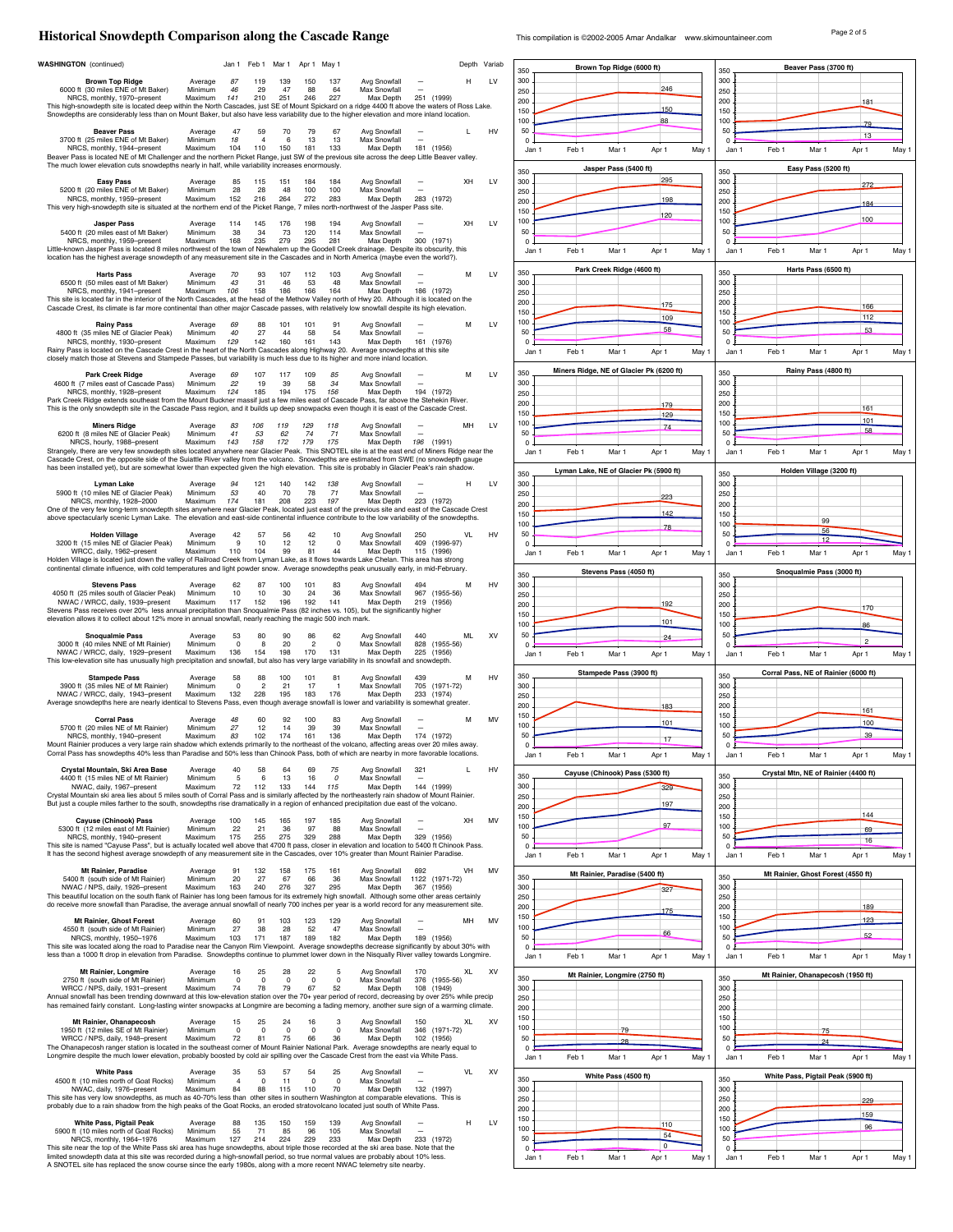### Page 3 of 5 **Historical Snowdepth Comparison along the Cascade Range** This compilation is ©2002-2005 Amar Andalkar www.skimountaineer.com

| <b>WASHINGTON</b> (continued)                                                                                                                                                                                                                                                                                                                                                                                                                                                                                                                                                                                                                                                                                                                                                                                                                                                                                                                                                                                                                                                                                                                                                                                                                                                                                                                                                                                                                                                                                                                                                                                                                                                                                                                                                                                                                                                                                                                                        |                    |                      |                      |                   |                       |                       |                              |     |                             |                    |                |
|----------------------------------------------------------------------------------------------------------------------------------------------------------------------------------------------------------------------------------------------------------------------------------------------------------------------------------------------------------------------------------------------------------------------------------------------------------------------------------------------------------------------------------------------------------------------------------------------------------------------------------------------------------------------------------------------------------------------------------------------------------------------------------------------------------------------------------------------------------------------------------------------------------------------------------------------------------------------------------------------------------------------------------------------------------------------------------------------------------------------------------------------------------------------------------------------------------------------------------------------------------------------------------------------------------------------------------------------------------------------------------------------------------------------------------------------------------------------------------------------------------------------------------------------------------------------------------------------------------------------------------------------------------------------------------------------------------------------------------------------------------------------------------------------------------------------------------------------------------------------------------------------------------------------------------------------------------------------|--------------------|----------------------|----------------------|-------------------|-----------------------|-----------------------|------------------------------|-----|-----------------------------|--------------------|----------------|
| Mt Adams, Potato Hill                                                                                                                                                                                                                                                                                                                                                                                                                                                                                                                                                                                                                                                                                                                                                                                                                                                                                                                                                                                                                                                                                                                                                                                                                                                                                                                                                                                                                                                                                                                                                                                                                                                                                                                                                                                                                                                                                                                                                | Average            | Jan 1<br>54          | Feb 1<br>69          | Mar 1<br>77       | Apr 1<br>84           | May 1<br>81           | Avg Snowfall                 |     |                             | Depth Variab<br>мі | MV             |
| 4500 ft (north side of Mt Adams)<br>NRCS, monthly, 1950-1976                                                                                                                                                                                                                                                                                                                                                                                                                                                                                                                                                                                                                                                                                                                                                                                                                                                                                                                                                                                                                                                                                                                                                                                                                                                                                                                                                                                                                                                                                                                                                                                                                                                                                                                                                                                                                                                                                                         | Minimum<br>Maximum | 30<br>82             | 23<br>127            | 10<br>132         | 18<br>132             | 29<br>111             | Max Snowfall<br>Max Depth    |     | 132 (1972)                  |                    |                |
| Potato Hill is a prominent cinder cone on the north flank of Mount Adams about 9 miles from the summit, near the junction of FR 5603 and FR 2329<br>on the standard northern access route. Rain shadowing from the volcano makes snowdepths much lower than on the western or southern flanks.                                                                                                                                                                                                                                                                                                                                                                                                                                                                                                                                                                                                                                                                                                                                                                                                                                                                                                                                                                                                                                                                                                                                                                                                                                                                                                                                                                                                                                                                                                                                                                                                                                                                       |                    |                      |                      |                   |                       |                       |                              |     |                             |                    |                |
| Mt Adams, Council Pass<br>4200 ft (NW side of Mt Adams)                                                                                                                                                                                                                                                                                                                                                                                                                                                                                                                                                                                                                                                                                                                                                                                                                                                                                                                                                                                                                                                                                                                                                                                                                                                                                                                                                                                                                                                                                                                                                                                                                                                                                                                                                                                                                                                                                                              | Average<br>Minimum | 55<br>10             | 78<br>8              | 91<br>16          | 102<br>53             | 82<br>30              | Avg Snowfall<br>Max Snowfall |     |                             | м                  | LV             |
| NRCS, monthly, 1956-1978<br>This site was located just south of Council Lake near Babyshoe Pass, the high point of FR 23 linking the towns of Randle and Trout Lake.<br>Snowdepths appear to be considerably greater on the NW side of Mt Adams than on its north side, since rain shadowing is much less.                                                                                                                                                                                                                                                                                                                                                                                                                                                                                                                                                                                                                                                                                                                                                                                                                                                                                                                                                                                                                                                                                                                                                                                                                                                                                                                                                                                                                                                                                                                                                                                                                                                           | Maximum            | 102                  | 156                  | 155               | 162                   | 136                   | Max Depth                    |     | 162 (1971)                  |                    |                |
| Mt Adams, Divide Meadow<br>5600 ft (NW side of Mt Adams)                                                                                                                                                                                                                                                                                                                                                                                                                                                                                                                                                                                                                                                                                                                                                                                                                                                                                                                                                                                                                                                                                                                                                                                                                                                                                                                                                                                                                                                                                                                                                                                                                                                                                                                                                                                                                                                                                                             | Average<br>Minimum | 72<br>12             | 104<br>14            | 121<br>22         | 141<br>84             | 135<br>48             | Avg Snowfall<br>Max Snowfall |     |                             | н                  | LV             |
| NRCS, monthly, 1962-1978<br>This site was near Divide Camp below the terminus of the Adams Glacier, but unfortunately it was discontinued after a few years. Although there<br>are no snowdepth sites on the south side of Adams, this site has the same elevation as Cold Springs and so snowdepths may be comparable.                                                                                                                                                                                                                                                                                                                                                                                                                                                                                                                                                                                                                                                                                                                                                                                                                                                                                                                                                                                                                                                                                                                                                                                                                                                                                                                                                                                                                                                                                                                                                                                                                                              | Maximum            | 112                  | 193                  | 222               | 204                   | 217                   | Max Depth                    |     | 222 (1972)                  |                    |                |
| Mt Adams Ranger Stn, Trout Lake<br>1950 ft (15 miles south of Mt Adams)                                                                                                                                                                                                                                                                                                                                                                                                                                                                                                                                                                                                                                                                                                                                                                                                                                                                                                                                                                                                                                                                                                                                                                                                                                                                                                                                                                                                                                                                                                                                                                                                                                                                                                                                                                                                                                                                                              | Average<br>Minimum | 10<br>0              | 20<br>$\circ$        | 15<br>0           | 5<br>$\mathbf 0$      | 0<br>0                | Avg Snowfall<br>Max Snowfall | 96  | 256 (1955-56)               | XL                 | XV             |
| WRCC, daily, 1948-present<br>The small town of Trout Lake lies at the southern foot of Mount Adams, on a plain formed by an ancient volcanic mudflow. Until early spring, the<br>snowpack usually extends all the way down to town, making Adams one of the few U.S. peaks to offer a ski descent of over 10000 vertical ft.                                                                                                                                                                                                                                                                                                                                                                                                                                                                                                                                                                                                                                                                                                                                                                                                                                                                                                                                                                                                                                                                                                                                                                                                                                                                                                                                                                                                                                                                                                                                                                                                                                         | Maximum            | 45                   | 59                   | 68                | 50                    | 0                     | Max Depth                    |     | 86 (1956)                   |                    |                |
| <b>Blue Lake</b><br>4800 ft (15 miles east of Mt St Helens)                                                                                                                                                                                                                                                                                                                                                                                                                                                                                                                                                                                                                                                                                                                                                                                                                                                                                                                                                                                                                                                                                                                                                                                                                                                                                                                                                                                                                                                                                                                                                                                                                                                                                                                                                                                                                                                                                                          | Average<br>Minimum | 101<br>20            | 150<br>22            | 172<br>42         | 201<br>130            | 193<br>85             | Avg Snowfall<br>Max Snowfall |     |                             | XH                 | LV             |
| NRCS, monthly, 1959-1978<br>Blue Lake is located about halfway between Mount Saint Helens and Mount Adams. This location had the third highest average snowdepth of<br>any measurement site in the Cascades during the two-decade period in which data was taken. This is quite remarkable given its location in the<br>southern Cascades, far from the flanks of either local volcano. The high snowfall could be due to a convergence zone effect from Saint Helens.                                                                                                                                                                                                                                                                                                                                                                                                                                                                                                                                                                                                                                                                                                                                                                                                                                                                                                                                                                                                                                                                                                                                                                                                                                                                                                                                                                                                                                                                                               | Maximum            | 180                  | 250                  | 264               | 300                   | 292                   | Max Depth                    |     | 300 (1974)                  |                    |                |
| <b>Surprise Lakes</b>                                                                                                                                                                                                                                                                                                                                                                                                                                                                                                                                                                                                                                                                                                                                                                                                                                                                                                                                                                                                                                                                                                                                                                                                                                                                                                                                                                                                                                                                                                                                                                                                                                                                                                                                                                                                                                                                                                                                                | Average            | 56                   | 89                   | 109               | 127                   | 105                   | Avg Snowfall                 |     |                             | MH                 | MV             |
| 4250 ft (15 miles SW of Mt Adams)<br>NRCS, monthly, 1944-1982<br>The Surprise Lakes are located just north of the Indian Heaven Wilderness, a recent volcanic field southwest of Mount Adams. This site<br>receives major snowfalls and boasts greater average snowdepths than any site farther south in the Cascades below 5200 ft elevation.                                                                                                                                                                                                                                                                                                                                                                                                                                                                                                                                                                                                                                                                                                                                                                                                                                                                                                                                                                                                                                                                                                                                                                                                                                                                                                                                                                                                                                                                                                                                                                                                                       | Minimum<br>Maximum | 7<br>118             | 12<br>178            | 19<br>178         | 56<br>210             | 29<br>185             | Max Snowfall<br>Max Depth    |     | 210 (1956)                  |                    |                |
| Mt St Helens, Plains of Abraham                                                                                                                                                                                                                                                                                                                                                                                                                                                                                                                                                                                                                                                                                                                                                                                                                                                                                                                                                                                                                                                                                                                                                                                                                                                                                                                                                                                                                                                                                                                                                                                                                                                                                                                                                                                                                                                                                                                                      | Average            | 76                   | 104                  | 138               | 163                   | 155                   | Avg Snowfall                 |     |                             | VH                 | LV             |
| 4400 ft (NE side of Mt St Helens)<br>NRCS, monthly, 1944-1980                                                                                                                                                                                                                                                                                                                                                                                                                                                                                                                                                                                                                                                                                                                                                                                                                                                                                                                                                                                                                                                                                                                                                                                                                                                                                                                                                                                                                                                                                                                                                                                                                                                                                                                                                                                                                                                                                                        | Minimum<br>Maximum | 6<br>166             | 8<br>186             | 23<br>208         | 92<br>268             | 70<br>246             | Max Snowfall<br>Max Depth    |     | 268 (1956)                  |                    |                |
| Mount Saint Helens receives tremendous precipitation and snowfall, especially on its southern flanks, and also somewhat surprisingly here on its<br>northeast side. This high-snowdepth site was located within the 1980 eruption blast zone, and snowdepths have not been measured since then.                                                                                                                                                                                                                                                                                                                                                                                                                                                                                                                                                                                                                                                                                                                                                                                                                                                                                                                                                                                                                                                                                                                                                                                                                                                                                                                                                                                                                                                                                                                                                                                                                                                                      |                    |                      |                      |                   |                       |                       |                              |     |                             |                    |                |
| Mt St Helens, Spirit Lake<br>3500 ft (north side of Mt St Helens)                                                                                                                                                                                                                                                                                                                                                                                                                                                                                                                                                                                                                                                                                                                                                                                                                                                                                                                                                                                                                                                                                                                                                                                                                                                                                                                                                                                                                                                                                                                                                                                                                                                                                                                                                                                                                                                                                                    | Average<br>Minimum | 10<br>0              | 14<br>$\circ$        | 16<br>$\mathbf 0$ | 9<br>0                | $\mathbf{1}$<br>0     | Avg Snowfall<br>Max Snowfall |     |                             | XL                 | XV             |
| NRCS, hourly, 1985-present<br>This site is located just southwest of Spirit Lake, atop landslide deposits hundreds of feet thick from the 1980 eruption which raised the lake level                                                                                                                                                                                                                                                                                                                                                                                                                                                                                                                                                                                                                                                                                                                                                                                                                                                                                                                                                                                                                                                                                                                                                                                                                                                                                                                                                                                                                                                                                                                                                                                                                                                                                                                                                                                  | Maximum            | 38                   | 48                   | 61                | 56                    | 10 <sup>10</sup>      | Max Depth                    | 70  | (1999)                      |                    |                |
| by over 200 feet. The miniscule snowdepths at this site are shocking, average depths are only 10-20% of those at similar elevations on the south<br>side of the volcano. Rain shadowing reduces precip by about 50%, and the lack of trees in the blast zone allows high winds to strip away snow.                                                                                                                                                                                                                                                                                                                                                                                                                                                                                                                                                                                                                                                                                                                                                                                                                                                                                                                                                                                                                                                                                                                                                                                                                                                                                                                                                                                                                                                                                                                                                                                                                                                                   |                    |                      |                      |                   |                       |                       |                              |     |                             |                    |                |
| Mt St Helens, Sheep Canyon                                                                                                                                                                                                                                                                                                                                                                                                                                                                                                                                                                                                                                                                                                                                                                                                                                                                                                                                                                                                                                                                                                                                                                                                                                                                                                                                                                                                                                                                                                                                                                                                                                                                                                                                                                                                                                                                                                                                           | Average            | 44                   | 60                   | 71                | 77                    | 60                    | Avg Snowfall                 |     |                             | L                  | <b>XV</b>      |
| 4000 ft (west side of Mt St Helens)<br>NRCS, hourly, 1983-present                                                                                                                                                                                                                                                                                                                                                                                                                                                                                                                                                                                                                                                                                                                                                                                                                                                                                                                                                                                                                                                                                                                                                                                                                                                                                                                                                                                                                                                                                                                                                                                                                                                                                                                                                                                                                                                                                                    | Minimum<br>Maximum | $\overline{4}$<br>95 | 7<br>107             | 19<br>166         | $\overline{c}$<br>173 | $\overline{c}$<br>162 | Max Snowfall<br>Max Depth    | 206 | (1999)                      |                    |                |
| This site is located on the smooth western flanks of the volcano, undamaged by the 1980 eruption and far above the raging muddy torrents of<br>Sheep Canyon and other deeply eroded gullies just to the north. Precip at this site is about 25% less than on the south side near June Lake.                                                                                                                                                                                                                                                                                                                                                                                                                                                                                                                                                                                                                                                                                                                                                                                                                                                                                                                                                                                                                                                                                                                                                                                                                                                                                                                                                                                                                                                                                                                                                                                                                                                                          |                    |                      |                      |                   |                       |                       |                              |     |                             |                    |                |
| Mt St Helens, Marble Mtn                                                                                                                                                                                                                                                                                                                                                                                                                                                                                                                                                                                                                                                                                                                                                                                                                                                                                                                                                                                                                                                                                                                                                                                                                                                                                                                                                                                                                                                                                                                                                                                                                                                                                                                                                                                                                                                                                                                                             | Average<br>Minimum | 34<br>$\mathbf 0$    | 54<br>$\mathbf 0$    | 68<br>3           | 81<br>10              | 60<br>0               | Avg Snowfall<br>Max Snowfall |     |                             | ML                 | HV             |
| 3200 ft (SE side of Mt St Helens)<br>NRCS, monthly, 1963-1982<br>This site was located a couple miles NE of the current Marble Mountain Sno-Park, but measurements were largely discontinued 2 years before the                                                                                                                                                                                                                                                                                                                                                                                                                                                                                                                                                                                                                                                                                                                                                                                                                                                                                                                                                                                                                                                                                                                                                                                                                                                                                                                                                                                                                                                                                                                                                                                                                                                                                                                                                      | Maximum            | 95                   | 136                  | 140               | 160                   | 156                   | Max Depth                    |     | 160 (1971)                  |                    |                |
| 1980 eruption. A SNOTEL site was installed afterwards just west of this location, on the ridge above June Lake, and snowdepths are comparable.                                                                                                                                                                                                                                                                                                                                                                                                                                                                                                                                                                                                                                                                                                                                                                                                                                                                                                                                                                                                                                                                                                                                                                                                                                                                                                                                                                                                                                                                                                                                                                                                                                                                                                                                                                                                                       |                    |                      |                      |                   |                       |                       |                              |     |                             |                    |                |
| <b>OREGON</b>                                                                                                                                                                                                                                                                                                                                                                                                                                                                                                                                                                                                                                                                                                                                                                                                                                                                                                                                                                                                                                                                                                                                                                                                                                                                                                                                                                                                                                                                                                                                                                                                                                                                                                                                                                                                                                                                                                                                                        |                    | Jan 1                | Feb 1                | Mar 1             | Apr 1 May 1           |                       |                              |     |                             | Depth Variab       |                |
| Mt Hood, Red Hill<br>4400 ft (north side of Mt Hood)                                                                                                                                                                                                                                                                                                                                                                                                                                                                                                                                                                                                                                                                                                                                                                                                                                                                                                                                                                                                                                                                                                                                                                                                                                                                                                                                                                                                                                                                                                                                                                                                                                                                                                                                                                                                                                                                                                                 | Average            | 52                   | 69                   |                   |                       | 87                    |                              |     |                             |                    |                |
| NRCS, monthly, 1948-1989                                                                                                                                                                                                                                                                                                                                                                                                                                                                                                                                                                                                                                                                                                                                                                                                                                                                                                                                                                                                                                                                                                                                                                                                                                                                                                                                                                                                                                                                                                                                                                                                                                                                                                                                                                                                                                                                                                                                             |                    |                      |                      | 89                | 102                   |                       | Avg Snowfall                 |     |                             | м                  | HV             |
|                                                                                                                                                                                                                                                                                                                                                                                                                                                                                                                                                                                                                                                                                                                                                                                                                                                                                                                                                                                                                                                                                                                                                                                                                                                                                                                                                                                                                                                                                                                                                                                                                                                                                                                                                                                                                                                                                                                                                                      | Minimum<br>Maximum | 0<br>136             | 10<br>161            | 1<br>180          | 10<br>194             | $\overline{c}$<br>163 | Max Snowfall<br>Max Depth    |     | 194 (1956)                  |                    |                |
| Red Hill is a prominent point along Vista Ridge, which extends NNW from Mount Hood. This measurement site builds up a greater snowpack<br>on average than comparable locations on the south side of Hood, such as Government Camp which is only a few hundred feet lower.                                                                                                                                                                                                                                                                                                                                                                                                                                                                                                                                                                                                                                                                                                                                                                                                                                                                                                                                                                                                                                                                                                                                                                                                                                                                                                                                                                                                                                                                                                                                                                                                                                                                                            |                    |                      |                      |                   |                       |                       |                              |     |                             |                    |                |
| Mt Hood, Blazed Alder                                                                                                                                                                                                                                                                                                                                                                                                                                                                                                                                                                                                                                                                                                                                                                                                                                                                                                                                                                                                                                                                                                                                                                                                                                                                                                                                                                                                                                                                                                                                                                                                                                                                                                                                                                                                                                                                                                                                                | Average            | 39                   | 59                   | 69                | 69                    | 47                    | Avg Snowfall                 |     |                             | L                  |                |
| 3650 ft (8 miles NW of Mt Hood)<br>NRCS, hourly, 1981-present                                                                                                                                                                                                                                                                                                                                                                                                                                                                                                                                                                                                                                                                                                                                                                                                                                                                                                                                                                                                                                                                                                                                                                                                                                                                                                                                                                                                                                                                                                                                                                                                                                                                                                                                                                                                                                                                                                        | Minimum<br>Maximum | 7<br>97              | $\mathbf{1}$<br>114  | 7<br>120          | 0<br>137              | $\mathcal{O}$<br>99   | Max Snowfall<br>Max Depth    | 154 | (2002)                      |                    |                |
|                                                                                                                                                                                                                                                                                                                                                                                                                                                                                                                                                                                                                                                                                                                                                                                                                                                                                                                                                                                                                                                                                                                                                                                                                                                                                                                                                                                                                                                                                                                                                                                                                                                                                                                                                                                                                                                                                                                                                                      |                    |                      |                      |                   |                       |                       |                              |     |                             |                    |                |
| Mt Hood, Tilly Jane                                                                                                                                                                                                                                                                                                                                                                                                                                                                                                                                                                                                                                                                                                                                                                                                                                                                                                                                                                                                                                                                                                                                                                                                                                                                                                                                                                                                                                                                                                                                                                                                                                                                                                                                                                                                                                                                                                                                                  | Average            |                      | 70                   | 88                | 107                   | 87                    | Avg Snowfall                 |     |                             | м                  |                |
| 6000 ft (NE side of Mt Hood)<br>NRCS, monthly, 1946-1982                                                                                                                                                                                                                                                                                                                                                                                                                                                                                                                                                                                                                                                                                                                                                                                                                                                                                                                                                                                                                                                                                                                                                                                                                                                                                                                                                                                                                                                                                                                                                                                                                                                                                                                                                                                                                                                                                                             | Minimum<br>Maximum |                      | 4<br>131             | 14<br>158         | 26<br>160             | 51<br>118             | Max Snowfall<br>Max Depth    |     | 160 (1956)                  |                    |                |
|                                                                                                                                                                                                                                                                                                                                                                                                                                                                                                                                                                                                                                                                                                                                                                                                                                                                                                                                                                                                                                                                                                                                                                                                                                                                                                                                                                                                                                                                                                                                                                                                                                                                                                                                                                                                                                                                                                                                                                      |                    |                      |                      |                   |                       |                       |                              |     |                             |                    |                |
| Mt Hood, High Prairie                                                                                                                                                                                                                                                                                                                                                                                                                                                                                                                                                                                                                                                                                                                                                                                                                                                                                                                                                                                                                                                                                                                                                                                                                                                                                                                                                                                                                                                                                                                                                                                                                                                                                                                                                                                                                                                                                                                                                | Average<br>Minimum | 56                   | 80<br>22             | 98                | 107                   |                       | Avg Snowfall                 |     |                             | M                  | XV<br>HV<br>HV |
| 6000 ft (8 miles east of Mt Hood)<br>NRCS, monthly, 1984-present                                                                                                                                                                                                                                                                                                                                                                                                                                                                                                                                                                                                                                                                                                                                                                                                                                                                                                                                                                                                                                                                                                                                                                                                                                                                                                                                                                                                                                                                                                                                                                                                                                                                                                                                                                                                                                                                                                     | Maximum            | 6<br>113             | 127                  | 34<br>192         | 56<br>192             |                       | Max Snowfall<br>Max Depth    |     | 192 (1999)                  |                    |                |
|                                                                                                                                                                                                                                                                                                                                                                                                                                                                                                                                                                                                                                                                                                                                                                                                                                                                                                                                                                                                                                                                                                                                                                                                                                                                                                                                                                                                                                                                                                                                                                                                                                                                                                                                                                                                                                                                                                                                                                      |                    |                      |                      |                   |                       |                       |                              |     |                             |                    |                |
| Mt Hood, Timberline Lodge<br>6000 ft (south side of Mt Hood)                                                                                                                                                                                                                                                                                                                                                                                                                                                                                                                                                                                                                                                                                                                                                                                                                                                                                                                                                                                                                                                                                                                                                                                                                                                                                                                                                                                                                                                                                                                                                                                                                                                                                                                                                                                                                                                                                                         | Average<br>Minimum | 76<br>8              | 117<br>10            | 140<br>37         | 163<br>57             | 151<br>43             | Avg Snowfall<br>Max Snowfall | 600 |                             | VH                 |                |
| NWAC, daily, 1973-present                                                                                                                                                                                                                                                                                                                                                                                                                                                                                                                                                                                                                                                                                                                                                                                                                                                                                                                                                                                                                                                                                                                                                                                                                                                                                                                                                                                                                                                                                                                                                                                                                                                                                                                                                                                                                                                                                                                                            | Maximum            | 173                  | 238                  | 244               | 300                   | 270                   | Max Depth                    |     | 303 (1999)                  |                    |                |
|                                                                                                                                                                                                                                                                                                                                                                                                                                                                                                                                                                                                                                                                                                                                                                                                                                                                                                                                                                                                                                                                                                                                                                                                                                                                                                                                                                                                                                                                                                                                                                                                                                                                                                                                                                                                                                                                                                                                                                      |                    |                      |                      |                   |                       |                       |                              |     |                             |                    |                |
| Mt Hood, Phlox Point<br>5400 ft (south side of Mt Hood)                                                                                                                                                                                                                                                                                                                                                                                                                                                                                                                                                                                                                                                                                                                                                                                                                                                                                                                                                                                                                                                                                                                                                                                                                                                                                                                                                                                                                                                                                                                                                                                                                                                                                                                                                                                                                                                                                                              | Average<br>Minimum | 70<br>15             | 101<br>23            | 124<br>25         | 140<br>42             | 134<br>8              | Avg Snowfall<br>Max Snowfall |     |                             | н                  |                |
| NRCS, monthly, 1937-present                                                                                                                                                                                                                                                                                                                                                                                                                                                                                                                                                                                                                                                                                                                                                                                                                                                                                                                                                                                                                                                                                                                                                                                                                                                                                                                                                                                                                                                                                                                                                                                                                                                                                                                                                                                                                                                                                                                                          | Maximum            | 154                  | 197                  | 212               | 221                   | 247                   | Max Depth                    |     | 247 (1974)                  |                    | MV<br>MV       |
| Mt Hood, Government Camp                                                                                                                                                                                                                                                                                                                                                                                                                                                                                                                                                                                                                                                                                                                                                                                                                                                                                                                                                                                                                                                                                                                                                                                                                                                                                                                                                                                                                                                                                                                                                                                                                                                                                                                                                                                                                                                                                                                                             | Average            | 31                   | 45                   | 46                | 40                    | 14                    | Avg Snowfall                 | 270 |                             | VL                 | XV             |
| 4000 ft (south side of Mt Hood)<br>WRCC, daily, 1951-present                                                                                                                                                                                                                                                                                                                                                                                                                                                                                                                                                                                                                                                                                                                                                                                                                                                                                                                                                                                                                                                                                                                                                                                                                                                                                                                                                                                                                                                                                                                                                                                                                                                                                                                                                                                                                                                                                                         | Minimum<br>Maximum | $\Omega$<br>108      | $\Omega$<br>162      | $^{\circ}$<br>134 | $^{\circ}$<br>165     | 0<br>130              | Max Snowfall<br>Max Depth    | 474 | $(1973 - 74)$<br>180 (1956) |                    |                |
|                                                                                                                                                                                                                                                                                                                                                                                                                                                                                                                                                                                                                                                                                                                                                                                                                                                                                                                                                                                                                                                                                                                                                                                                                                                                                                                                                                                                                                                                                                                                                                                                                                                                                                                                                                                                                                                                                                                                                                      |                    |                      |                      |                   |                       |                       |                              |     |                             |                    |                |
| Mt Hood Meadows Ski Area                                                                                                                                                                                                                                                                                                                                                                                                                                                                                                                                                                                                                                                                                                                                                                                                                                                                                                                                                                                                                                                                                                                                                                                                                                                                                                                                                                                                                                                                                                                                                                                                                                                                                                                                                                                                                                                                                                                                             | Average            | 72                   | 100                  | 119               | 124                   | 115                   | Avg Snowfall                 | 438 |                             | MH                 |                |
| 5250 ft (SE side of Mt Hood)<br>NWAC, daily, 1974-present                                                                                                                                                                                                                                                                                                                                                                                                                                                                                                                                                                                                                                                                                                                                                                                                                                                                                                                                                                                                                                                                                                                                                                                                                                                                                                                                                                                                                                                                                                                                                                                                                                                                                                                                                                                                                                                                                                            | Minimum<br>Maximum | 6<br>145             | 15<br>184            | 38<br>245         | 55<br>199             | 70<br>162             | Max Snowfall<br>Max Depth    |     | 245 (1974)                  |                    |                |
|                                                                                                                                                                                                                                                                                                                                                                                                                                                                                                                                                                                                                                                                                                                                                                                                                                                                                                                                                                                                                                                                                                                                                                                                                                                                                                                                                                                                                                                                                                                                                                                                                                                                                                                                                                                                                                                                                                                                                                      |                    |                      |                      |                   |                       |                       |                              |     |                             |                    | MV             |
| This SNOTEL site is located west of Lolo Pass, on the remote NW side of Hood. Historical snowdepths are estimated from SWE, but a snowdepth<br>gauge has now been installed. Precipitation is about 30% more than at Government Camp, so snowdepths are greater despite the lower elevation.<br>The northeast side of Mount Hood, like most other Cascade volcanoes, lies in the rain shadow of the peak itself. Average snowdepths at this<br>site near Cloud Cap Saddle on the northeast-facing Cooper Spur Ridge are nearly 40% less than at Timberline Lodge on the south side.<br>This site is located atop a ridge across the Hood River valley from Mount Hood, near the trailhead for the popular hike to Lookout Mountain.<br>Snowdepths are similar to the previous Tilly Jane site, so the rain shadow of Hood clearly extends to the east in addition to the northeast.<br>This location has the highest average snowdepth of any measurement site in the Oregon Cascades, but surprisingly it is not the highest in<br>all of Oregon. The site at Mirror Lake (8200 ft) in the Wallowas of northeast Oregon surpasses it by roughly 10%. Unfortunately, snowfall<br>records for Timberline are incomplete, otherwise it would surely replace Crater Lake for the title of most snowfall of any site in Oregon.<br>This site is located just below Timberline Lodge, and the small change in elevation has a large effect on the snowdepth.<br>Moving farther down the south side of Mount Hood to the village of Government Camp, the snowfall becomes much more erratic than higher up.<br>Huge storms with cold air occasionally build deep mid-winter snowpacks, while other winters struggle to retain patchy snow amid heavy rain.<br>Snowfall on the SE side of Hood appears to slightly less than the south side, even when adjusted for elevation differences between sites.<br>Mt Jefferson, Bald Peter<br>5400 ft (east side of Mt Jefferson) | Average<br>Minimum | 38<br>$\overline{4}$ | 61<br>$\overline{7}$ | 72<br>20          | 75<br>31              | 69<br>13              | Avg Snowfall<br>Max Snowfall |     |                             | L                  | MV             |
| NRCS, monthly, 1973-present<br>Bald Peter is a prominent peak on the eastern flank of Mount Jefferson, the eroded remnant of an older shield volcano. This is the only high<br>elevation snowdepth site near Jefferson, although it is located on the much drier east side of the volcano and so snowdepths are modest.                                                                                                                                                                                                                                                                                                                                                                                                                                                                                                                                                                                                                                                                                                                                                                                                                                                                                                                                                                                                                                                                                                                                                                                                                                                                                                                                                                                                                                                                                                                                                                                                                                              | Maximum            | 82                   | 111                  | 127               | 140                   | 133                   | Max Depth                    |     | 140 (1975)                  |                    |                |
| Mt Jefferson, Marion Forks<br>2600 ft (8 miles SW of Mt Jefferson)                                                                                                                                                                                                                                                                                                                                                                                                                                                                                                                                                                                                                                                                                                                                                                                                                                                                                                                                                                                                                                                                                                                                                                                                                                                                                                                                                                                                                                                                                                                                                                                                                                                                                                                                                                                                                                                                                                   | Average<br>Minimum | 15<br>$\mathbf 0$    | 27<br>$\circ$        | 30<br>$\mathbf 0$ | 28<br>0               | 11<br>0               | Avg Snowfall<br>Max Snowfall |     |                             | XL                 | XV             |



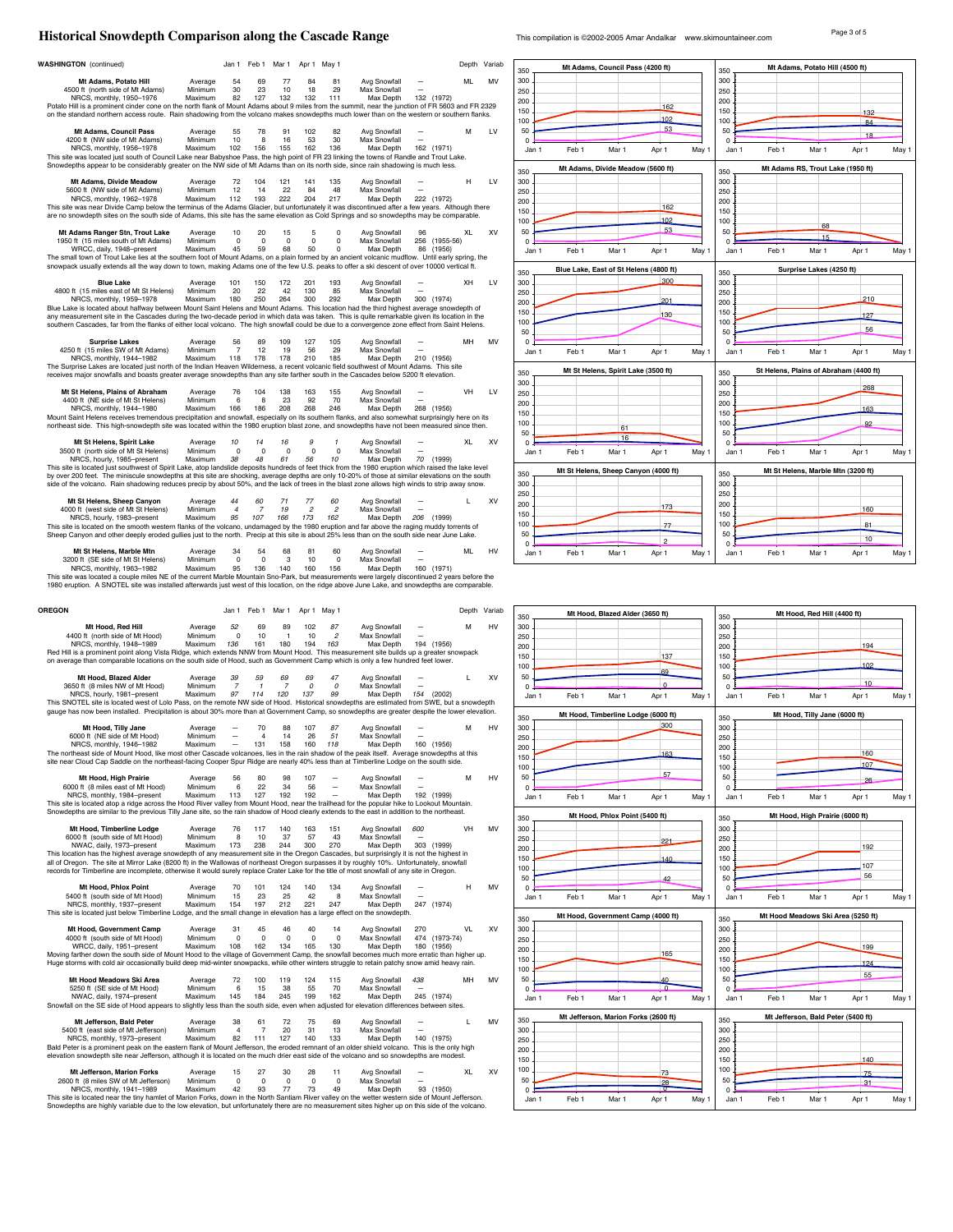# Page 4 of 5 **Historical Snowdepth Comparison along the Cascade Range** This compilation is ©2002-2005 Amar Andalkar www.skimountaineer.com

|                                                                                                                                                                                                                                                                                                     | Jan 1                                                             | Feb 1 Mar 1                         | Apr 1 May 1                            |                           |                             | Depth Variab |           |                                       | Santiam Junction (3750 ft)             |                            |                         |       | Santiam Pass (4800 ft)                |                   |       |
|-----------------------------------------------------------------------------------------------------------------------------------------------------------------------------------------------------------------------------------------------------------------------------------------------------|-------------------------------------------------------------------|-------------------------------------|----------------------------------------|---------------------------|-----------------------------|--------------|-----------|---------------------------------------|----------------------------------------|----------------------------|-------------------------|-------|---------------------------------------|-------------------|-------|
| <b>Santiam Junction</b><br>Average                                                                                                                                                                                                                                                                  | 31<br>47                                                          | 53<br>53                            | 32                                     | Avg Snowfall              |                             | <b>VL</b>    | XV        | 350<br>300                            |                                        |                            | 350<br>300              |       |                                       |                   |       |
| 3750 ft (5 miles SW of Three Fingered Jack) Minimum<br>NRCS, monthly, 1941-1986<br>Maximum                                                                                                                                                                                                          | $\mathbf 0$<br>$\mathbf 0$<br>72<br>108                           | $\mathbf 0$<br>116<br>107           | $\mathsf 0$<br>$\mathsf 0$<br>85       | Max Snowfall<br>Max Depth | 116<br>(1956                |              |           | 250<br>200                            |                                        |                            | 250<br>200              |       |                                       | 173               |       |
| As expected, snowdepths increase substantially at higher elevations farther up the North Santiam River valley, approaching Santiam Pass.<br>This site is located just five miles west of the pass near the small airfield, amidst several cinder cones and extensive lava fields.                   |                                                                   |                                     |                                        |                           |                             |              |           | 150<br>100                            |                                        | 107                        | 150<br>100              |       |                                       | 102               |       |
| <b>Santiam Pass</b><br>Average                                                                                                                                                                                                                                                                      | 88<br>61                                                          | 100<br>102                          | 77                                     | Avg Snowfall              | 454                         | M            | HV        | 50                                    |                                        | 53                         | 50                      |       |                                       | 28                |       |
| 4800 ft (between TFJ & Mt Washington)<br>Minimum<br>WRCC, daily, 1948-1985<br>Maximum                                                                                                                                                                                                               | $\overline{c}$<br>12<br>135<br>162                                | 18<br>28<br>172<br>173              | 25<br>140                              | Max Snowfall<br>Max Depth | 703 (1973-74)<br>219 (1969) |              |           | $\Omega$<br>Jan 1<br>Feb 1            | Mar 1                                  | $\Omega$<br>Apr 1<br>May 1 | $\Omega$<br>Jan 1       | Feb 1 | Mar 1                                 | Apr 1             | May   |
| Santiam Pass is the lowest pass through the central Oregon Cascades. Interestingly, the average snowdepths throughout the season are<br>almost identical to those at both Stevens Pass and Stampede Pass, WA. In any particular year, though, the amounts are less well correlated.                 |                                                                   |                                     |                                        |                           |                             |              |           |                                       | West Side of McKenzie Pass (4800 ft)   |                            |                         |       | Three Creeks Meadow (5650 ft)         |                   |       |
| <b>West Side of McKenzie Pass</b><br>Average                                                                                                                                                                                                                                                        | 52<br>73                                                          | 91<br>99                            | 89                                     | Avg Snowfall              |                             | ML           | HV        | 350<br>300                            |                                        |                            | 350<br>300              |       |                                       |                   |       |
| 4800 ft (5 miles NW of Three Sisters)<br>Minimum<br>NRCS, monthly, 1939-1992<br>Maximum                                                                                                                                                                                                             | 11<br>15<br>104<br>147                                            | 19<br>30<br>177<br>165              | 35<br>153                              | Max Snowfall<br>Max Depth | 177 (1956)                  |              |           | 250<br>200                            |                                        |                            | 250<br>200              |       |                                       |                   |       |
| This is one of the few measurement sites in the entire Three Sisters region, located near Frog Campground and the Obsidian Trailhead.<br>Snowdepths are comparable to Santiam Pass, which is not surprising given that it is at the same elevation and only 15 miles to the north.                  |                                                                   |                                     |                                        |                           |                             |              |           | 150                                   |                                        | 165<br>99                  | 150                     |       |                                       |                   |       |
| <b>Three Creeks Meadow</b><br>Average                                                                                                                                                                                                                                                               | 18<br>37                                                          | 46                                  | 48<br>30                               | Avg Snowfall              |                             | <b>VL</b>    | XV        | 100<br>50                             |                                        | 30                         | 100<br>50               |       |                                       | 84<br>48          |       |
| 5650 ft (7 miles east of Three Sisters)<br>Minimum<br>NRCS, monthly, 1928-1990<br>Maximum                                                                                                                                                                                                           | $\overline{c}$<br>$\overline{2}$<br>33<br>78                      | $\overline{0}$<br>102<br>84         | $^{\circ}$<br>$\overline{0}$<br>62     | Max Snowfall<br>Max Depth | 102 (1956)                  |              |           | $\Omega$<br>Feb 1<br>Jan 1            | Mar 1                                  | May 1<br>Apr 1             | $\Omega$<br>Jan 1       | Feb 1 | Mar 1                                 | $\circ$<br>Apr 1  | May 1 |
| This site is located near FR 16 leading to popular Three Creek Lake, on the east side of the Three Sisters and just northeast of Broken Top.<br>It is definitely in a severe rain shadow from the surrounding volcanoes, with average snowdepths less than half that of the McKenzie site.          |                                                                   |                                     |                                        |                           |                             |              |           |                                       |                                        |                            |                         |       |                                       |                   |       |
| Mt Bachelor, Dutchman Flat<br>Average                                                                                                                                                                                                                                                               | 64<br>91                                                          | 109<br>118                          | 106                                    | Avg Snowfall              |                             | M            | MV        | 350<br>300                            | Mt Bachelor, Dutchman Flat (6400 ft)   |                            | 350<br>300              |       | Tumalo Mtn, Tangent (5400 ft)         |                   |       |
| 6400 ft (north side of Mt Bachelor)<br>Minimum<br>NRCS, monthly, 1930-present<br>Maximum                                                                                                                                                                                                            | 6<br>11<br>119<br>156                                             | 25<br>46<br>209<br>216              | 22<br>181                              | Max Snowfall<br>Max Depth | 216 (1999)                  |              |           | 250<br>200                            |                                        | 216                        | 250<br>200              |       |                                       |                   |       |
| Dutchman Flat is located between Broken Top and Mount Bachelor, just north of the ski area base lodge. Snowdepths at this site nearly<br>match those at Crater Lake Park HQ, so annual snowfall is probably closer to 500 inches than the 360 claimed by the ski area.                              |                                                                   |                                     |                                        |                           |                             |              |           | 150                                   |                                        | 118                        | 150                     |       |                                       | 105               |       |
| <b>Tumalo Mountain, Tangent</b><br>Average                                                                                                                                                                                                                                                          | 36<br>49                                                          | 56<br>50                            | 25                                     | Avg Snowfall              |                             | <b>VL</b>    | XV        | 100<br>50                             |                                        | 46                         | 100<br>50               |       |                                       | 50                |       |
| 5400 ft (6 miles NE of Mt Bachelor)<br>Minimum<br>NRCS, monthly, 1952-present<br>Maximum                                                                                                                                                                                                            | $\overline{2}$<br>$\overline{5}$<br>67<br>98                      | 9<br>115<br>105                     | $\mathbf 0$<br>$\mathbf 0$<br>86       | Max Snowfall<br>Max Depth | 115 (1999)                  |              |           | $\Omega$<br>Jan 1<br>Feb <sub>1</sub> | Mar 1                                  | Apr 1<br>May 1             | $\Omega$<br>Jan 1       | Feb 1 | Mar 1                                 | $\Omega$<br>Apr 1 | May 1 |
| This site is located east of Tumalo Mountain, the small shield volcano NE of Mount Bachelor, and just north of Swampy Lakes Sno-Park and the<br>largest network of cross-country ski trails in central Oregon. Snowdepths are generally low since the area is well east of the Cascade Crest.       |                                                                   |                                     |                                        |                           |                             |              |           |                                       |                                        |                            |                         |       |                                       |                   |       |
| Newberry Volcano, Paulina Lake<br>Average                                                                                                                                                                                                                                                           | 40                                                                | 47<br>50                            | 38                                     | Avg Snowfall              |                             | <b>VL</b>    | MV        | 350<br>300                            | Newberry, Paulina Lake (6300 ft)       |                            | 350<br>300              |       | Cascade Summit (4800 ft)              |                   |       |
| 6300 ft (inside Newberry Caldera)<br>Minimum<br>NRCS, monthly, 1955-1968<br>Maximum                                                                                                                                                                                                                 | 11<br>67                                                          | 20<br>24<br>72<br>85                | $\overline{7}$<br>67                   | Max Snowfall<br>Max Depth | 85 (1956)                   |              |           | 250                                   |                                        |                            | 250                     |       |                                       |                   |       |
| This limited set of data is all that is available for Newberry, which has the lowest snowfall and snowdepth of any Cascade volcano.<br>Newberry is located about 30 miles east of the Cascade Crest, and most of the approaching precipitation is captured by those peaks.                          |                                                                   |                                     |                                        |                           |                             |              |           | 200<br>150                            |                                        |                            | 200<br>150              |       |                                       | 133               |       |
| Diamond Peak, Cascade Summit<br>Average                                                                                                                                                                                                                                                             | 42<br>60                                                          | 69                                  | 75<br>59                               | Avg Snowfall              | 306                         | Г            | HV        | 100<br>50                             |                                        | 72                         | 100<br>50               |       |                                       | 75                |       |
| 4800 ft (6 miles NE of Diamond Peak)<br>Minimum<br>NRCS / WRCC, monthly, 1929-1989<br>Maximum                                                                                                                                                                                                       | 6<br>12<br>93<br>120                                              | 12<br>19<br>126<br>133              | 14<br>109                              | Max Snowfall<br>Max Depth | 496 (1932-33)<br>150 (1929) |              |           | $^{\circ}$                            |                                        |                            | $\Omega$                |       |                                       | 19                |       |
| Cascade Summit is located just east of the railroad tunnel below Pengra Pass, near the west end of Odell Lake. This is about a mile<br>southwest of Willamette Pass and its ski area. This location has both long-term daily weather records and a snow course / SNOTEL site.                       |                                                                   |                                     |                                        |                           |                             |              |           | Feb 1<br>Jan 1                        | Mar 1                                  | Apr 1<br>May 1             | Jan 1                   | Feb 1 | Mar 1                                 | Apr 1             | May 1 |
| Diamond Peak, Crescent Lake<br>Average                                                                                                                                                                                                                                                              | 15<br>31                                                          | -35<br>34                           | 13                                     | Avg Snowfall              |                             | XL           | XV        | 350<br>300                            | Diamond Peak, Summit Lake (5600 ft)    |                            | 350<br>300              |       | Crescent Lake (4800 ft)               |                   |       |
| 4800 ft (9 miles east of Diamond Peak)<br>Minimum<br>NRCS, monthly, 1952-1992<br>Maximum                                                                                                                                                                                                            | $\overline{1}$<br>$\mathbf 0$<br>32<br>60                         | $\overline{\mathbf{0}}$<br>83<br>78 | $\overline{0}$<br>$\overline{0}$<br>44 | Max Snowfall<br>Max Depth | 83 (1956)                   |              |           | 250                                   |                                        |                            | 250                     |       |                                       |                   |       |
| Only a few miles SE of Cascade Summit and at similar elevation, snowdepths here at the north end of Crescent Lake are less than half as much.<br>The site is located east of the Crest and is strongly rain shadowed by Diamond Peak and the smaller Lakeview and Redtop Mountain volcanoes.        |                                                                   |                                     |                                        |                           |                             |              |           | 200<br>150                            |                                        | 166                        | 200<br>150              |       |                                       |                   |       |
| Diamond Peak, Summit Lake<br>Average                                                                                                                                                                                                                                                                | 82                                                                | 96<br>108                           | 100                                    | Avg Snowfall              |                             | м            | MV        | 100<br>50                             |                                        | 108<br>38                  | 100<br>50               |       |                                       | 78                |       |
| 5600 ft (5 miles south of Diamond Peak)<br>Minimum<br>NRCS, monthly, 1928-1976<br>Maximum                                                                                                                                                                                                           | $\overline{\phantom{m}}$<br>25<br>$\overline{\phantom{a}}$<br>131 | 35<br>38<br>162<br>166              | 47<br>144                              | Max Snowfall<br>Max Depth | 166 (1952)                  |              |           | $^{\circ}$                            |                                        |                            | $\Omega$                |       |                                       |                   |       |
| This site is located near the Cascade Crest south of Diamond Peak, just west of Summit Lake, with fairly typical snowdepths for the crest.                                                                                                                                                          |                                                                   |                                     |                                        |                           |                             |              |           | Feb 1<br>Jan 1                        | Mar 1                                  | Apr 1<br>May 1             | Jan 1                   | Feb 1 | Mar 1                                 | Apr 1             | May 1 |
|                                                                                                                                                                                                                                                                                                     |                                                                   |                                     |                                        |                           |                             |              |           |                                       |                                        |                            |                         |       |                                       |                   |       |
| <b>Windigo Pass</b><br>Average                                                                                                                                                                                                                                                                      | 85                                                                | 95<br>113                           | 95                                     | Avg Snowfall              |                             | м            | MV        | 350                                   | Diamond Lake (5300 ft)                 |                            | 350                     |       | Windigo Pass (5800 ft)                |                   |       |
| 5800 ft (12 miles north of Mt Thielsen)<br>Minimum<br>NRCS, monthly, 1948-1969<br>Maximum                                                                                                                                                                                                           | 22<br>127                                                         | 39<br>46<br>171<br>165              | 42<br>125                              | Max Snowfall<br>Max Depth | 171 (1956)                  |              |           | 300<br>250                            |                                        |                            | 300<br>250              |       |                                       |                   |       |
| Windigo Pass is also on the Cascade Crest, about halfway between Diamond Peak to the north and Mt Thielsen to the south. Snowdepths are<br>quite comparable to those at a similar elevation on the south side of Crater Lake, because this is a favorable location and not rain shadowed.           |                                                                   |                                     |                                        |                           |                             |              |           | 200<br>150                            |                                        |                            | 200<br>150              |       |                                       | 165               |       |
| <b>Diamond Lake</b><br>Average                                                                                                                                                                                                                                                                      | 29<br>44                                                          | 51<br>54                            | 40                                     | Avg Snowfall              |                             | <b>VL</b>    | XV        | 100                                   |                                        | 115<br>54                  | 100                     |       |                                       | 113               |       |
| 5300 ft (between Mt Bailey & Mt Thielsen)<br>Minimum<br>NRCS, monthly, 1937-1989<br>Maximum                                                                                                                                                                                                         | $\overline{2}$<br>6<br>79<br>100                                  | $\mathbf{3}$<br>106<br>115          | 3<br>$\mathsf 0$<br>89                 | Max Snowfall<br>Max Depth | 115 (1975)                  |              |           | 50<br>$\Omega$                        |                                        | $\mathbf{B}$               | 50<br>$\Omega$          |       |                                       | 46                |       |
| This site is located on the NE side of Diamond Lake, at the western foot of Mount Thielsen. It is also 5 miles NE of Mount Bailey and directly in<br>its rain shadow, hence the very low and highly variable snowdepths. Snowdepths are usually much greater a few miles to the north or south.     |                                                                   |                                     |                                        |                           |                             |              |           | Feb 1<br>Jan 1                        | Mar 1                                  | Apr 1<br>May 1             | Jan 1                   | Feb 1 | Mar 1                                 | Apr 1             | May 1 |
| <b>Diamond-Crater Summit</b><br>Average                                                                                                                                                                                                                                                             | 37<br>59                                                          | 71<br>77                            | 65                                     | Avg Snowfall              |                             | L.           | MV        | 350                                   | Crater Lake, Park HQ Rev (6550 ft)     |                            | 350                     |       | Diamond-Crater Summit (5800 ft)       |                   |       |
| 5800 ft (south side of Mt Thielsen)<br>Minimum<br>NRCS. monthly. 1959-1982<br>Maximum                                                                                                                                                                                                               | 5<br>17<br>96<br>104                                              | 22<br>30<br>128<br>145              | 9<br>121                               | Max Snowfall<br>Max Depth | 145 (1975)                  |              |           | 300<br>250                            |                                        | 242                        | 300<br>250              |       |                                       |                   |       |
| This location is on the Cascade Crest near Hwy 138 on the broad pass between Mount Thielsen and Crater Lake. Snowdepths are significantly<br>better and variability much lower than the Diamond Lake site, but there is still some rain shadowing from the high peaks of the Crater Lake rim.       |                                                                   |                                     |                                        |                           |                             |              |           | 200<br>150                            |                                        | 142                        | 200<br>150              |       |                                       | 145               |       |
| Crater Lake, Park HQ Rev<br>Average                                                                                                                                                                                                                                                                 | 75<br>103                                                         | 129<br>142                          | 127                                    | Avg Snowfall              |                             | н            | MV        | 100                                   |                                        | 55                         | 100                     |       |                                       | 77                |       |
| 6550 ft (south side of Crater Lake)<br>Minimum<br>NRCS, monthly, 1943-present<br>Maximum                                                                                                                                                                                                            | 11<br>19<br>154<br>184                                            | 47<br>- 55<br>219                   | - 34<br>242<br>201                     | Max Snowfall<br>Max Denth | 242 (1974)                  |              |           | 50                                    |                                        |                            | 50                      |       |                                       | 30                |       |
| Crater Lake is the snowiest area in the southern Oregon Cascades, and the snowfall / snowdepth records there are very complete.<br>These three sites on the south side of Crater Lake show a rapid increase in snowdepth with only a few hundred feet of elevation gain.                            |                                                                   |                                     |                                        |                           |                             |              |           | Jan 1<br>Feb 1                        | Mar 1                                  | May 1<br>Apr 1             | Jan 1                   | Feb 1 | Mar 1                                 | Apr 1             | May 1 |
| <b>Crater Lake, Park Headquarters</b><br>Average                                                                                                                                                                                                                                                    | 64<br>95                                                          | 114<br>124                          | 101<br>$\overline{4}$                  | Avg Snowfall              | 528                         | MH           | <b>MV</b> | 350                                   | Crater Lake, Park HQ (6400 ft)         |                            | 350                     |       | Crater Lake, Annie Springs (6000 ft)  |                   |       |
| 6400 ft (south side of Crater Lake)<br>Minimum<br>NPS / WRCC, daily, 1931-present<br>Maximum                                                                                                                                                                                                        | 3<br>16<br>127<br>173                                             | 41<br>38<br>190<br>236              | 178                                    | Max Snowfall<br>Max Depth | 879 (1932-33)<br>252 (1983) |              |           | 300<br>250                            |                                        | 236                        | 300<br>250              |       |                                       |                   |       |
| Crater Lake National Park headquarters has the highest average snowfall of any measurement site in Oregon. However, Timberline Lodge<br>on Mount Hood almost certainly receives more snowfall since its snowdepths are 30% greater, but records there are incomplete and unofficial.                |                                                                   |                                     |                                        |                           |                             |              |           | 200<br>150                            |                                        |                            | 200<br>150              |       |                                       | 186               |       |
| <b>Crater Lake, Annie Springs</b><br>Average                                                                                                                                                                                                                                                        | 53<br>81                                                          | 99<br>108                           | 91                                     | Avg Snowfall              |                             | м            | MV        | 100                                   |                                        | 124                        | 100                     |       |                                       | 108               |       |
| 6000 ft (south side of Crater Lake)<br>Minimum<br>NRCS, monthly, 1929-present<br>Maximum                                                                                                                                                                                                            | 5<br>14<br>122<br>155                                             | 26<br>36<br>174<br>186              | 15<br>154                              | Max Snowfall<br>Max Depth | 186 (1974)                  |              |           | 50<br>$\Omega$                        |                                        | 38                         | 50<br>$\Omega$          |       |                                       | 36                |       |
| This site is located near the park entrance and Mazama Village, a few miles southwest of park headquarters. Crater Lake's favorable location for<br>heavy snowfall is obvious in comparison to other sites at similar elevations farther south on Pelican Butte and especially on Mount McLoughlin. |                                                                   |                                     |                                        |                           |                             |              |           | Feb 1<br>Jan 1                        | Mar 1                                  | May 1<br>Apr 1             | Jan 1                   | Feb 1 | Mar 1                                 | Apr 1             | May 1 |
| Pelican Butte, Cold Springs<br>Average                                                                                                                                                                                                                                                              | 69                                                                | 77<br>87                            | 77                                     | Avg Snowfall              |                             | MI           | MV        | 350                                   | Mt McLoughlin, Fourmile Lake (6000 ft) |                            | 350                     |       | Pelican Butte, Cold Springs (6100 ft) |                   |       |
| 6100 ft (NW side of Pelican Butte)<br>Minimum<br>NRCS, monthly, 1959-1989<br>Maximum                                                                                                                                                                                                                | 14<br>$\overline{\phantom{a}}$<br>122<br>$\equiv$                 | 22<br>27<br>134<br>141              | 21<br>120                              | Max Snowfall<br>Max Depth | 141 (1983)                  |              |           | 300<br>250                            |                                        |                            | 300<br>250              |       |                                       |                   |       |
| Pelican Butte is a prominent steep-sided shield volcano which rises almost 4000 ft above the edge of the Klamath Basin south of Crater Lake.<br>This measurement site is located only 7 miles northeast of the Fourmile Lake site, but it has much greater snowdepth at a similar elevation.        |                                                                   |                                     |                                        |                           |                             |              |           | 200<br>150                            |                                        | 124                        | 200<br>150              |       |                                       | 141               |       |
| Mt McLoughlin, Fourmile Lake<br>Average                                                                                                                                                                                                                                                             | 42<br>50                                                          | 64                                  | 63<br>47                               | Avg Snowfall              |                             | L.           | HV        | 100                                   |                                        | 63                         | 100                     |       |                                       | 87                |       |
| 6000 ft (4 miles east of Mt McLoughlin)<br>Minimum<br>NRCS, monthly, 1950-present<br>Maximum                                                                                                                                                                                                        | 12<br>14<br>63<br>92                                              | 18<br>128<br>124                    | 15<br>$\circ$<br>87                    | Max Snowfall<br>Max Depth | 128 (1999)                  |              |           | 50<br>$\Omega$                        |                                        | 15                         | 50<br>$\Omega$          |       |                                       | 27                |       |
| Mount McLoughlin has highly variable snowdepths which are the lowest of any of the major Cascade stratovolcanoes, due to rain shadowing<br>from the Siskiyou Mountains which lie to the southwest. This site is located on a ridge just east of Mount McLoughlin.                                   |                                                                   |                                     |                                        |                           |                             |              |           | Feb 1<br>Jan 1                        | Mar 1                                  | Apr 1<br>May 1             | Jan 1                   | Feb 1 | Mar 1                                 | Apr 1             | May 1 |
| Mt McLoughlin, Billie Creek<br>Average                                                                                                                                                                                                                                                              | 30<br>45                                                          | 53                                  | 53<br>33                               | Avg Snowfall              |                             | <b>VL</b>    | XV        | 350                                   | Mt McLoughlin, Fish Lake (4650 ft)     |                            | 350                     |       | Mt McLoughlin, Billie Creek (5300 ft) |                   |       |
| 5300 ft (SE side of Mt McLoughlin)<br>Minimum<br>NRCS, monthly, 1929-1983<br>Maximum                                                                                                                                                                                                                | $\Omega$<br>-5<br>70<br>89                                        | $\Omega$<br>105<br>99               | $\Omega$<br>$\Omega$<br>71             | Max Snowfall<br>Max Depth | 105 (1956)                  |              |           | 300<br>250                            |                                        |                            | 300<br>250              |       |                                       |                   |       |
| This site is located just southwest of the standard eastside trailhead on Mount McLoughlin. The most disappointing aspect of McLoughlin's<br>modest rain-shadowed snowpack is that there are never any big snow years, snowdepths almost never reach even 10 ft at these two sites.                 |                                                                   |                                     |                                        |                           |                             |              |           | 200<br>150                            |                                        |                            | 200<br>150              |       |                                       |                   |       |
| Mt McLoughlin, Fish Lake<br>Average                                                                                                                                                                                                                                                                 | 21<br>30                                                          | 35<br>34                            | 17                                     | Avg Snowfall              |                             | XL           | XV        | 100                                   |                                        | 72                         | 100                     |       |                                       | 99<br>53          |       |
| 4650 ft (south side of Mt McLoughlin)<br>Minimum<br>NRCS, monthly, 1933-1989<br>Maximum<br>Fish Lake lies at the southern foot of Mount McLoughlin, surrounded and dammed by numerous fresh lava flows from the Brown Mountain shield                                                               | $\mathbf 0$<br>$\mathbf 0$<br>51<br>68                            | $\mathsf 0$<br>94                   | $^{\circ}$<br>$\mathbf{0}$<br>72<br>53 | Max Snowfall<br>Max Depth | 94 (1949)                   |              |           | 50<br>$^{\circ}$<br>Feb 1<br>Jan 1    | Mar 1                                  | ٩A<br>Apr 1<br>May 1       | 50<br>$\Omega$<br>Jan 1 | Feb 1 | Mar 1                                 | $\Omega$<br>Apr 1 | May 1 |